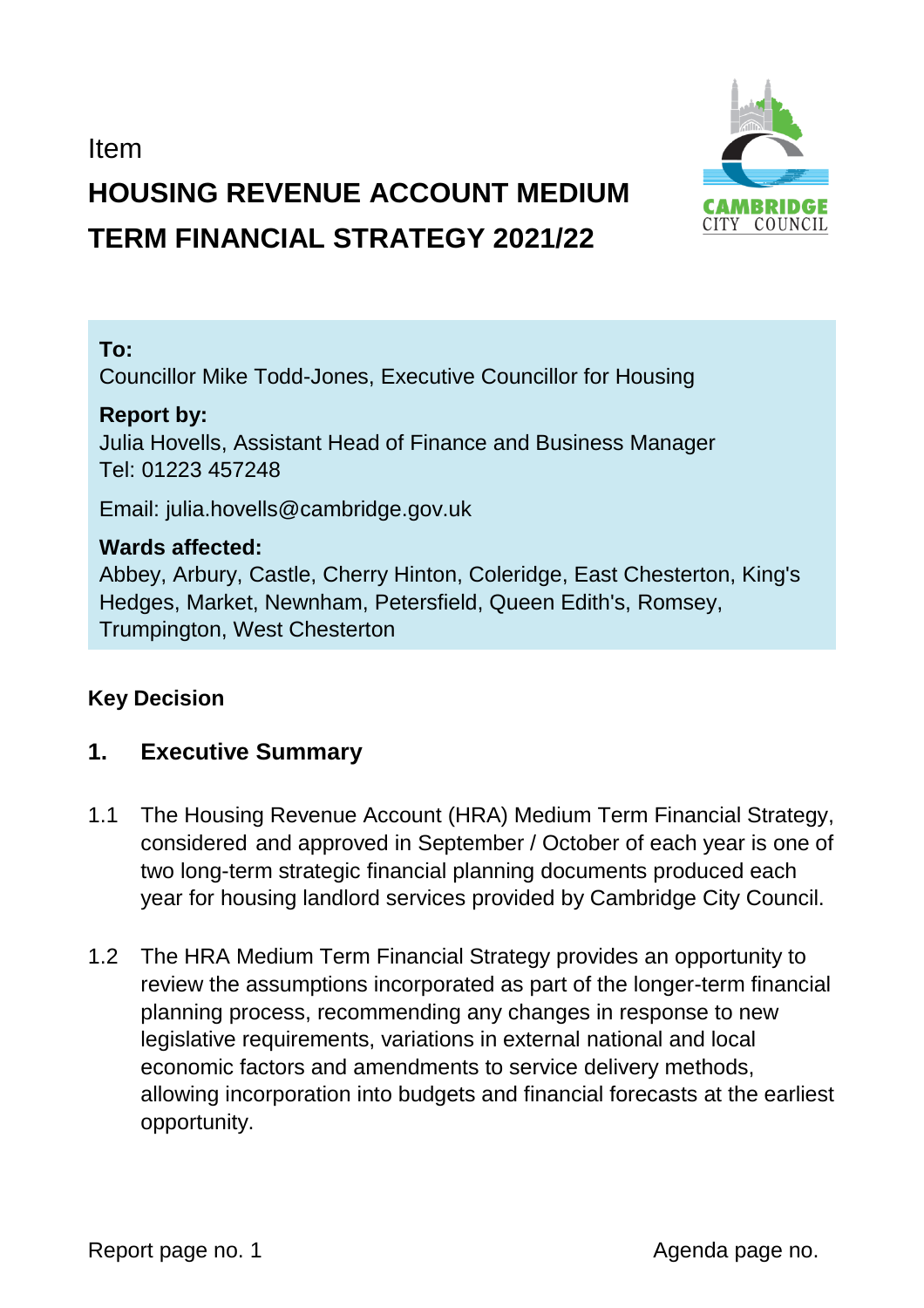## **2. Recommendations**

## **Recommendations to be considered under Part 1 of the Housing Scrutiny Committee Agenda:**

The Executive Councillor is recommended to:

- 2.1 Approve the Housing Revenue Account Medium Term Financial Strategy attached, to include all proposals for change in:
- Financial assumptions as detailed in Appendix B of the document.
- 2021/22 and future year revenue budgets, resulting from changes in financial assumptions and the financial consequences of changes in these and the need to respond to unavoidable pressures and meet new service demands, as introduced in Section 5, detailed in Appendix D and summarised in Appendices G (1) and G (2) of the document.
- 2.2 Approve that delegated authority be given to the Strategic Director to be in a position to confirm that the authority can renew its investment partner status with Homes England.

#### **Recommendations to be considered under Part 2 of the Housing Scrutiny Committee Agenda:**

The Executive Councillor is asked to recommend to Council:

- 2.3 To approve proposals for changes in existing housing capital budgets, as introduced in Sections 6 and 7 and detailed in Appendix E of the document, with the resulting position summarised in Appendix H, for decision at Council on 21 October 2021.
- 2.4 To approve proposals for new housing capital budgets, as introduced in Sections 6 and 7 and detailed in Appendix E of the document, with the resulting position summarised in Appendix H, for decision at Council on 21 October 2021.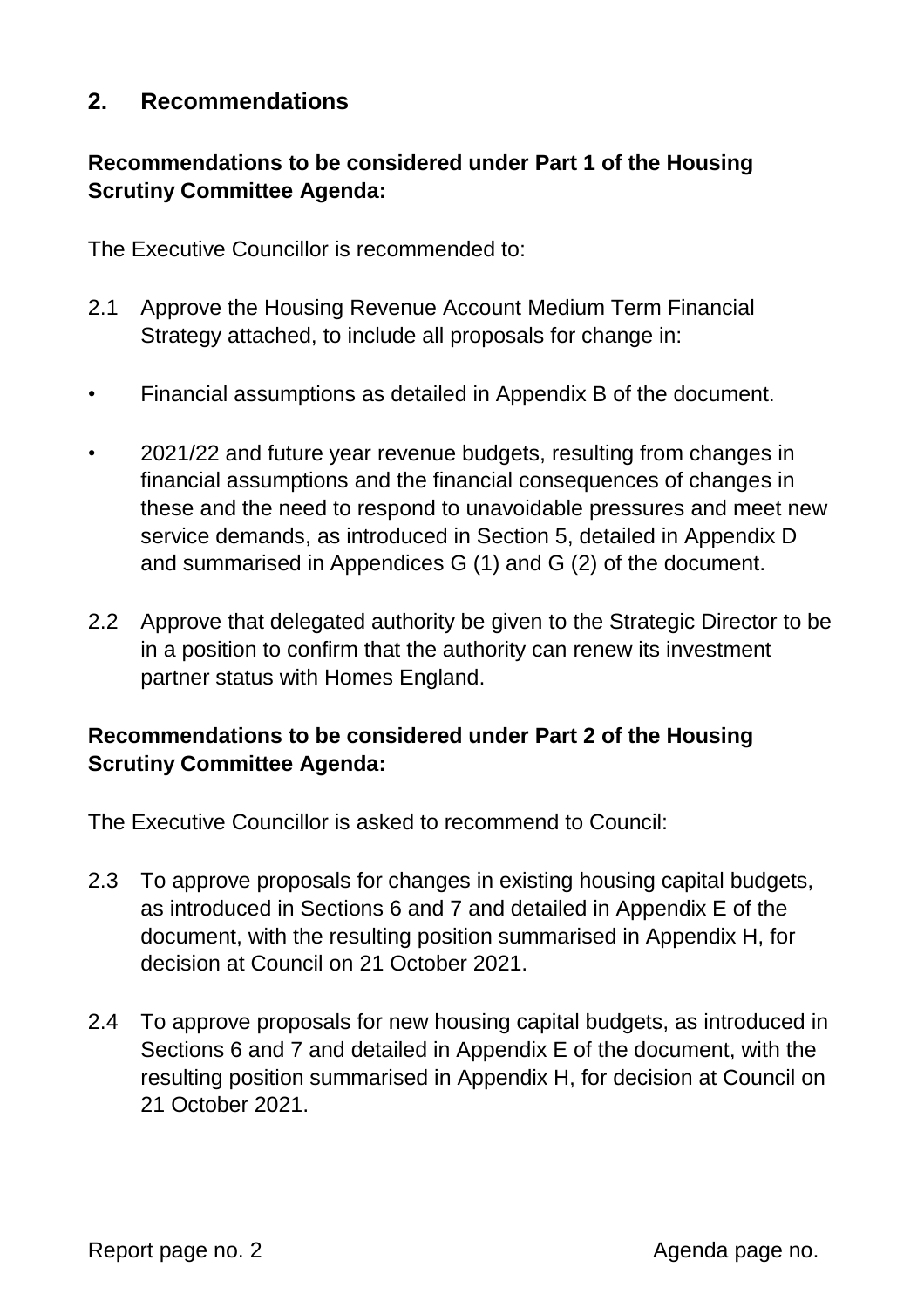2.5 To approve the revised funding mix for the delivery of the Housing Capital Programme, recognising the latest assumptions for the use of Grant, Right to Buy Receipts, HRA Resources, Major Repairs Allowance and HRA borrowing.

## **3. Background**

- 3.1. The Housing Revenue Account budget was set for 2021/22 as part of 2021/22 HRA Budget Setting Report, approving a net use of reserves in the year of £6,397,400.
- 3.2 This figure was amended to reflect approvals to carry forward expenditure originally anticipated to be incurred in 2020/21 into 2021/22 as part of the closedown process for 2020/21. Following these changes, the increased sum of £13,995,700 was anticipated to be taken from reserves for the year.
- 3.3 The HRA Medium Term Financial Strategy revisits the assumptions made as part of the HRA Budget Setting Report and recommends both changes in these and in some areas of budgeted expenditure and income for 2021/22 and beyond.
- 3.4 The resulting financial impact for the Housing Revenue Account is explained and summarised in the attached document and appendices.
- 3.5 As part of the HRA Medium Term Financial Strategy, the assumptions in respect of the delivery of a net 1,000 new homes over the 10 years following on from the 500 programme, have been updated. These now reflect the assumptions made as part of a bid to Homes England to secure strategic partnership status, which included delivering a net 1,000 council rented homes over this period alongside an element of reprovision of existing homes in the HRA and the development of shared ownership, rent to buy and market rented homes, to ensure financial viability. Although the grant bid was unsuccessful in strategic programme terms, the authority will instead bid under the Continuous Market Engagement process on a scheme basis.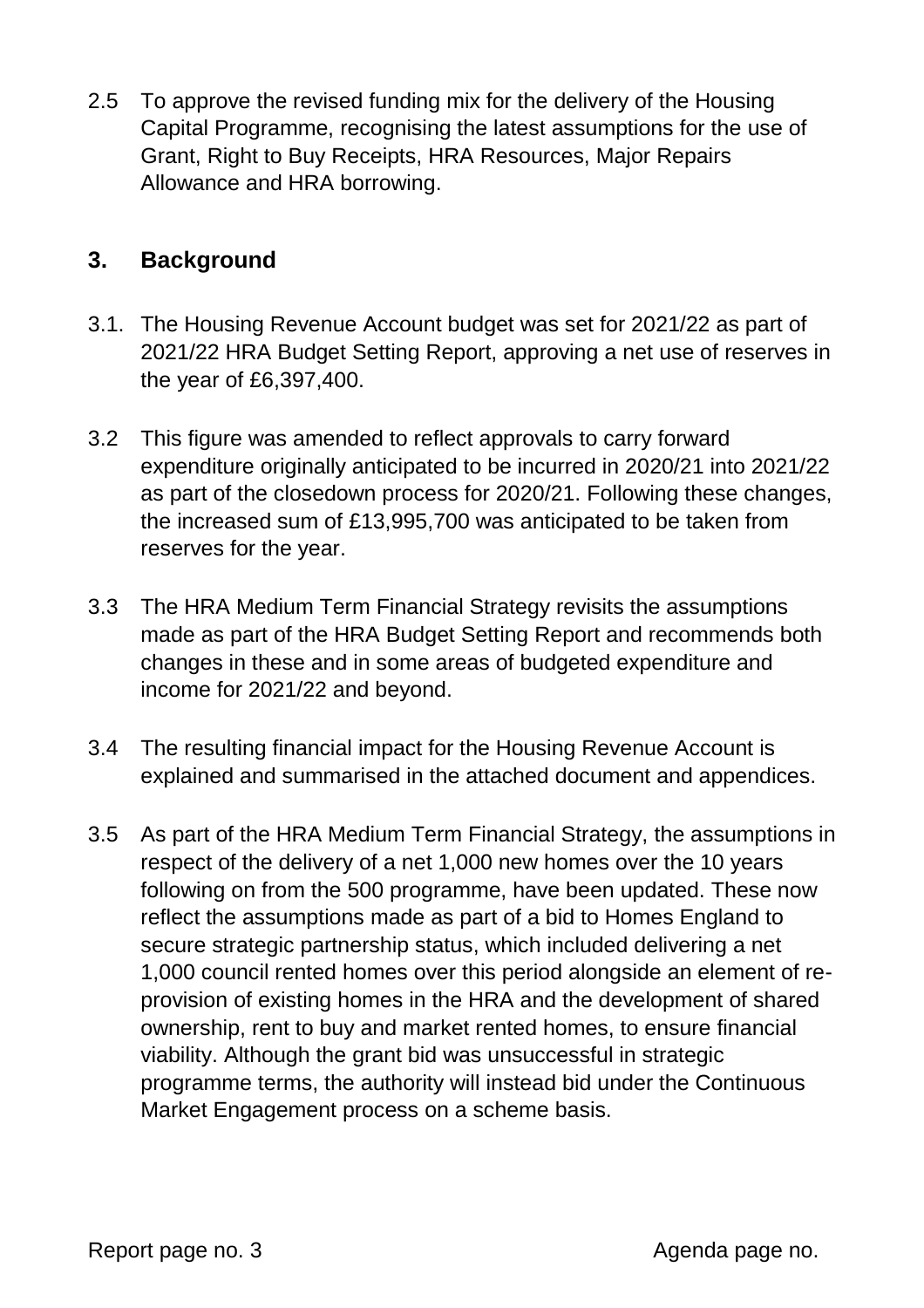- 3.7 Separate reports are presented as part of this committee cycle, seeking scheme specific approval for new build schemes at Aylesborough Close, St Thomas's Road and Paget Road. The HRA Medium-Term Financial Strategy has been constructed assuming that these schemes are given approval.
- 3.8 To be in a position to be able to bid for any funding or additional borrowing capacity provided through Homes England for the provision of social, affordable or intermediate housing, the authority is required to remain an investment partner with Homes England. To remain as an investment partner, as Cambridge City Council is currently, the authority is required to confirm annually that there have been no material changes to its membership status and that there is authority in place for continued membership.
- 3.9 As part of this covering report for the HRA Medium Term Financial Strategy, this is confirmed, and delegated authority is requested to allow the Strategic Director to continue to make this annual confirmation.

# **4. Implications**

#### **(a) Financial Implications**

The financial implications associated with the HRA Medium Term Financial Strategy are incorporated as part of the document itself and the associated appendices.

#### **(b) Staffing Implications**

The HRA Medium Term Financial Strategy incorporates proposals that would result in the recruitment of additional staff. All these posts will be advertised in line with the Council's recruitment policies and will not adversely impact any existing employees.

#### **(c) Equality and Poverty Implications**

An Equalities Impact Assessment is not considered to be required as part of this report but will be carried out as part of the 2022/23 HRA budget process and preparation of the 2022/23 HRA Budget Setting Report.